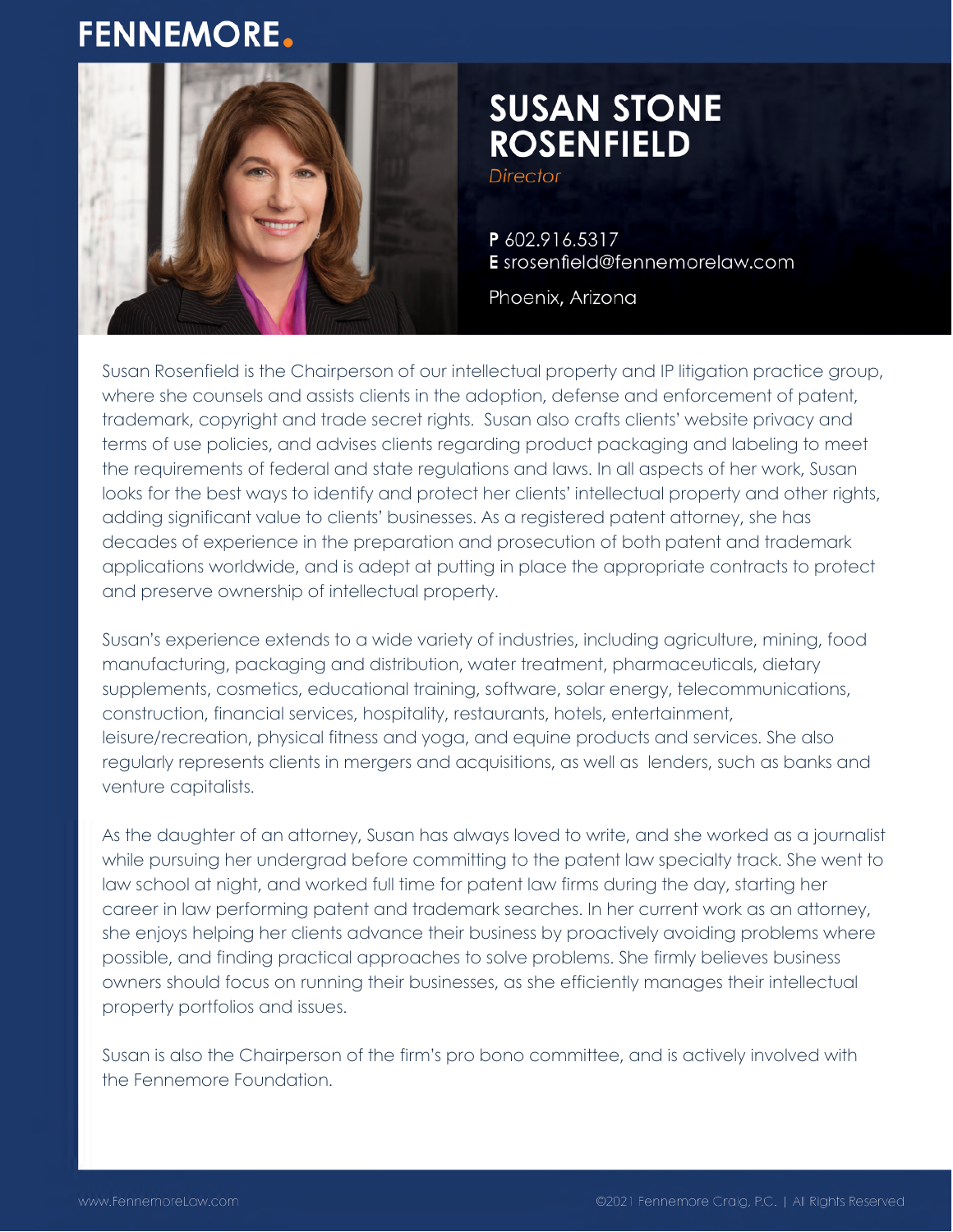Susan and her family, along with four dogs of their own, have fostered countless puppies over the years with a soft spot for organizations like Luv of Dogz Fund and Saving Paws Rescue Arizona. She is also on the board of directors for Envision Therapeutic Horsemanship, and when not riding horses, you will probably find Susan in her vegetable garden.

## EDUCATION

- J.D., Patent Law Specialty Track, George Mason University Antonin Scalia Law School
- B.S., Biology, Virginia Tech
- Member of national leadership Honor Society Caucus, Omicron Delta Kappa

# AREAS OF PRACTICE

- **•** Agribusiness
- Business and Finance
- **•** Emerging Businesses and Technologies
- Health Care
- Intellectual Property
- Life Sciences
- **•** Litigation
- Renewable Energy and Clean Tech
	- Restaurant and Food Services
	- Data Privacy and Security

#### AWARDS AND HONORS

- *Best Lawyers in America®,* Biotechnology and Life Sciences Practice, Patent Law, Trademark Law, 2016-2022
- *Best Lawyers in America*®*,* Lawyer of the Year, Patent Law, 2017, 2022
- AV® Preeminent<sup>™</sup> Peer Review Rated (the highest rating available), by Martindale-Hubbell

#### ARTICLES AND PRESENTATIONS

- Panelist, "#SCGGlobalSpin: COVID-19 and Life Sciences, a Global Panel Discussion," SCG Global Spin, January 25, 2021
- Co-author, "Ownership of Employee Inventions," Fennemore , January 7, 2020
- Speaker, "Wild and Domestic Arizona Horses (and Mules)," 2016 Equine Law Summit, March 2016

### PROFESSIONAL AND COMMUNITY ACTIVITIES

- Member, American Intellectual Property Law Association
- Member, Association of University Technology Managers (AUTM)
- Member, International Trademark Association
- Member, Virginia Bar Association
- Member, State Bar of Arizona
- Past Chairperson, Intellectual Property Law Section, State Bar of Arizona